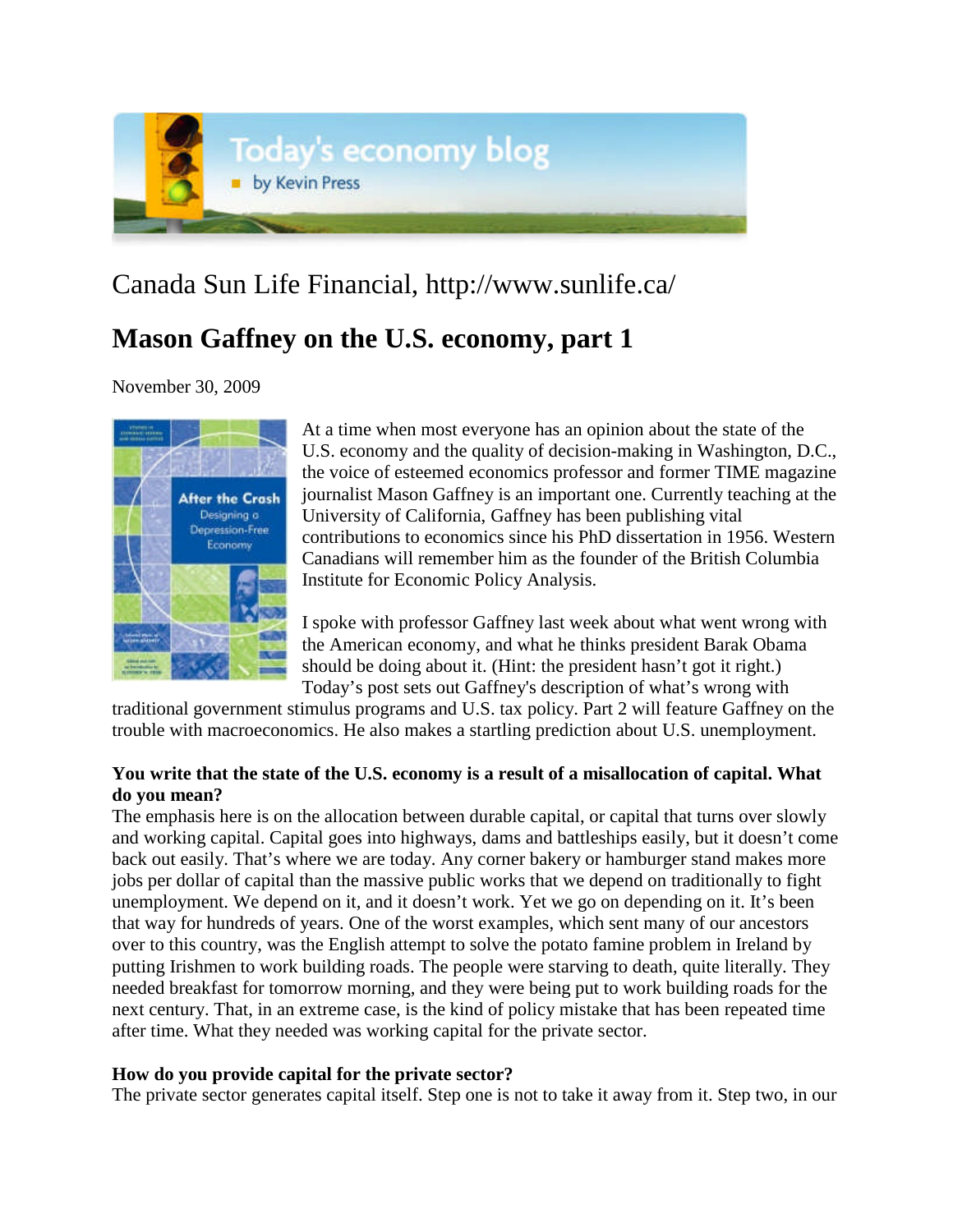own case, would be to pay down the public debt, because when you pay down the public debt, you put capital in the hands of the bond holders. If you don't give them the alternative of putting their money back into public debt, they invest it in the private sector. There's also a great deal of saving going on in the private sector at all times. It gets aborted by a phenomenon that I'll refer to generically as land speculation. That is what's been happening in the last eight years or so. The value of residences, or at least the land under them, has skyrocketed. The owners have borrowed on that through lines of credit and other means for consumption, with no production corresponding to it. The increase in land value appears to the owner of land as an income, but nothing is produced. So when you consume that, you're eating the seed corn, so to speak. You're consuming capital and not replacing it. I've been living on the old homestead myself for several years and now I'm sorry. Along with millions of other people who ran up debts based on their expectation of rising residential values which have turned negative. It happens wherever there is real estate.

### **What's the answer?**

Change tax policy, which would dehydrate the unearned increments of land value and keep them from getting started in the first place. If you focus your taxes on the value of land instead of on payrolls, let's say, that nips a land boom in the bud. As the boom gets started, the irrational exuberance would cause the tax levy to rise. That throws cold water on the irrational exuberance as it gets started. It keeps it from going to the extremes that we have just been through … [Currently,] the tendency is to stick with the old values for several years. Tax valuations lag behind market valuations as the latter are rising. That lets the bull get off to a flying start. In California for example, the assessors are forbidden by law from following the market up. They're allowed to raise values by 2% a year at the most, while market values are going up, or were, by 10% a year. It wasn't long before the tax burden became negligible compared to the value of the land. In my own case, my own value went up so high and so fast, that my taxes were less than .2% of the market value at the peak of the boom. They didn't amount to anything; they were less than my fire insurance for heaven's sake. This situation let the boom in California and other extreme areas get completely out of hand, and we're now experiencing those results … They should be revising tax policy in a drastic way, to exact less tax money from honest labour and productive labour and more money from unearned increments – capital gains.

### **By increasing taxes on capital gains, you tamp down market speculation.**

That's correct. Once the capital gain has occurred, you have this enhanced value which is an excellent tax base.

[After the Crash: Designing a Depression-free Economy](http://ca.wiley.com/WileyCDA/WileyTitle/productCd-1444333070.html) by Mason Gaffney is published by Wiley-Blackwell.

# **Mason Gaffney on the U.S. economy, part 2**

December 02, 2009

Mason Gaffney is an esteemed economics professor and former TIME magazine journalist. Last week, he and I spoke about the state of the U.S. economy and its leadership. Part 1 of our interview covered the shortcomings of government stimulus programs. This follow-up offers a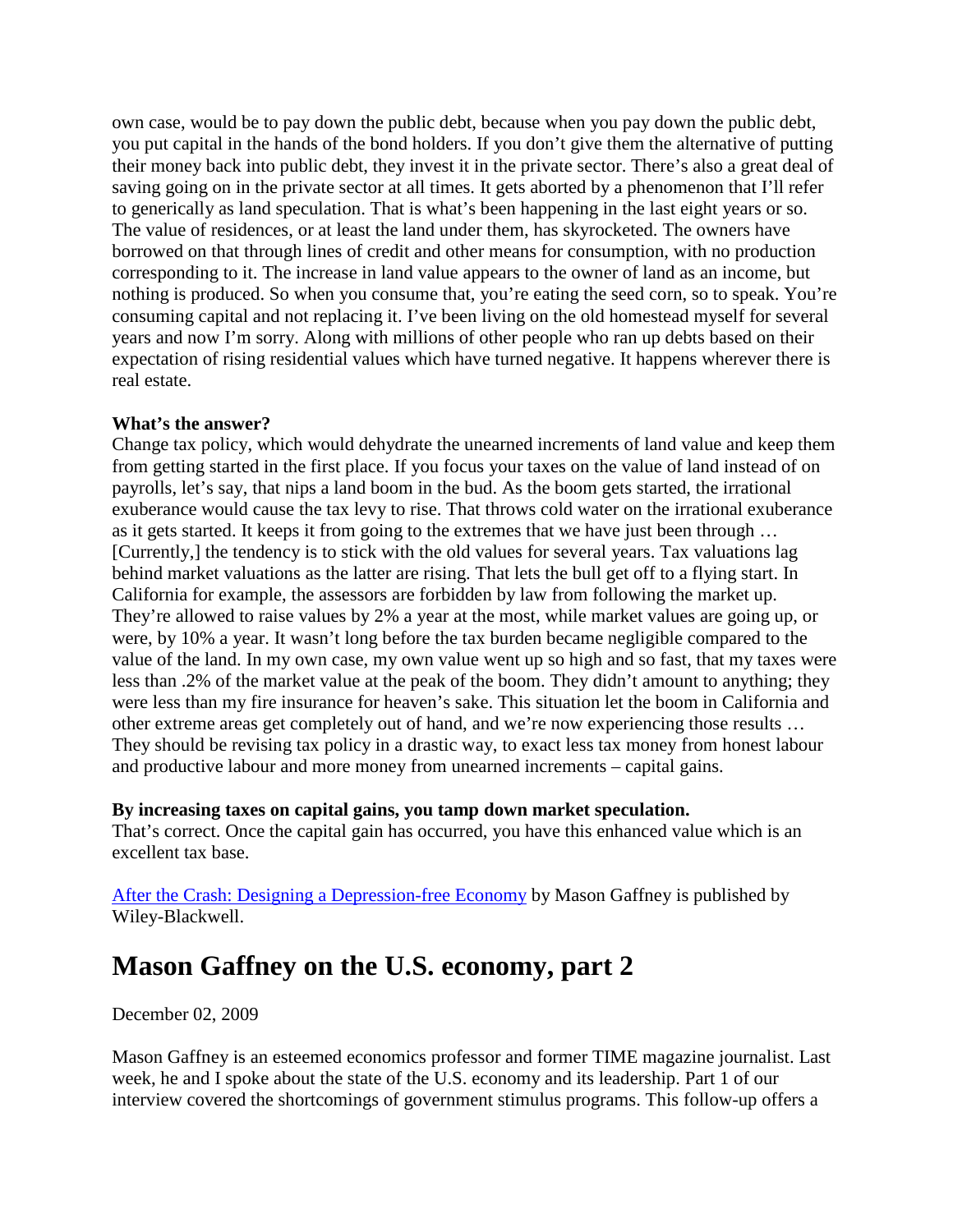quick macroeconomics history lesson and a remarkable call on U.S. unemployment rates.

### **You've written about the faulty premises of macroeconomics. Can you explain?**

[Keynes'](http://en.wikipedia.org/wiki/Keynesian_economics) idea that consumer spending determines economic activity was the essence of demandside economics. In order to do that, he would have the government run deficits. Borrow and spend, in order to kick-start the economy. This kicking would go on for years and years without end, as it turned out. And then along comes [Milton Friedman](http://en.wikipedia.org/wiki/Milton_Friedman) and says, no, that's all wrong. You've got to control the quantity of money by controlling banking. So whereas Keynes said borrow and spend, the new idea was control money and let the market control the amount of spending.

Then along comes George Bush I and George Bush II, and they go into deficit finance in a more extreme way than Keynes ever dreamed of. Milton Friedman supported this. He said, this kind of a deficit is a good idea. It merely reflects the fact that our credit is good, because we've been so good about paying our debts in the past and the economy is so strong because of our free enterprise system. He wrote an article called Why Twin Deficits are a Blessing, published on the front page of The Wall Street Journal, in which he said deficits don't matter because the extra spending by government will be offset by extra saving in the private sector because people are so smart. Their expectations are so rational, they will see higher taxes coming and they will save today in order to pay those higher taxes tomorrow. That sounds about as dreamy as you can get, and it turned out that way too.

But the original point here is that monetarists like Friedman and Keynesians ended up with the same policy. They just had a different name for it. The policy is borrow-and-spend. This comes from putting paper transactions, monetary control, in the saddle.

Until fairly recent times, banks made loans based on the collateral of accounts receivable and inventories and goods in process. Then when a land boom comes along, they start making loans based on the collateral of inflated land values. Here you have a positive feedback loop, or a vicious spiral it's sometimes called. As land values start to boom, banks have to lend more money to people to buy land. That additional money stokes the land boom, and makes the values rise still further. Then the higher values serve as collateral for more loans. We went through this from 2001 to 2008, and ended up with an enormous increase in the money supply, an enormous increase in spending based on that, and a banking system that depended on the maintenance of the high level of land values in order to remain solvent. The high level of land values was unfortunately based in large part on the expectation that they would go up still further. It was a highly unstable situation. To make it worse, the financial wizards on Wall Street started creating new kinds of securities, piling one form of security on top of another with fancy new names. Securities so complex that very few people even understood them. But they had faith in the great banks so they went on buying them in a house of cards. That, as we know so well today, was vulnerable to collapse and did collapse. We're living with the consequences.

### **How would you characterize Washington's response?**

I'm very disappointed in what president Obama has done, guided by his advisors Larry Summers and Tim Geithner. What he's doing, which he calls stimulus, is basically continuing the policies that got us into this mess in the first place under his predecessor president George W. Bush.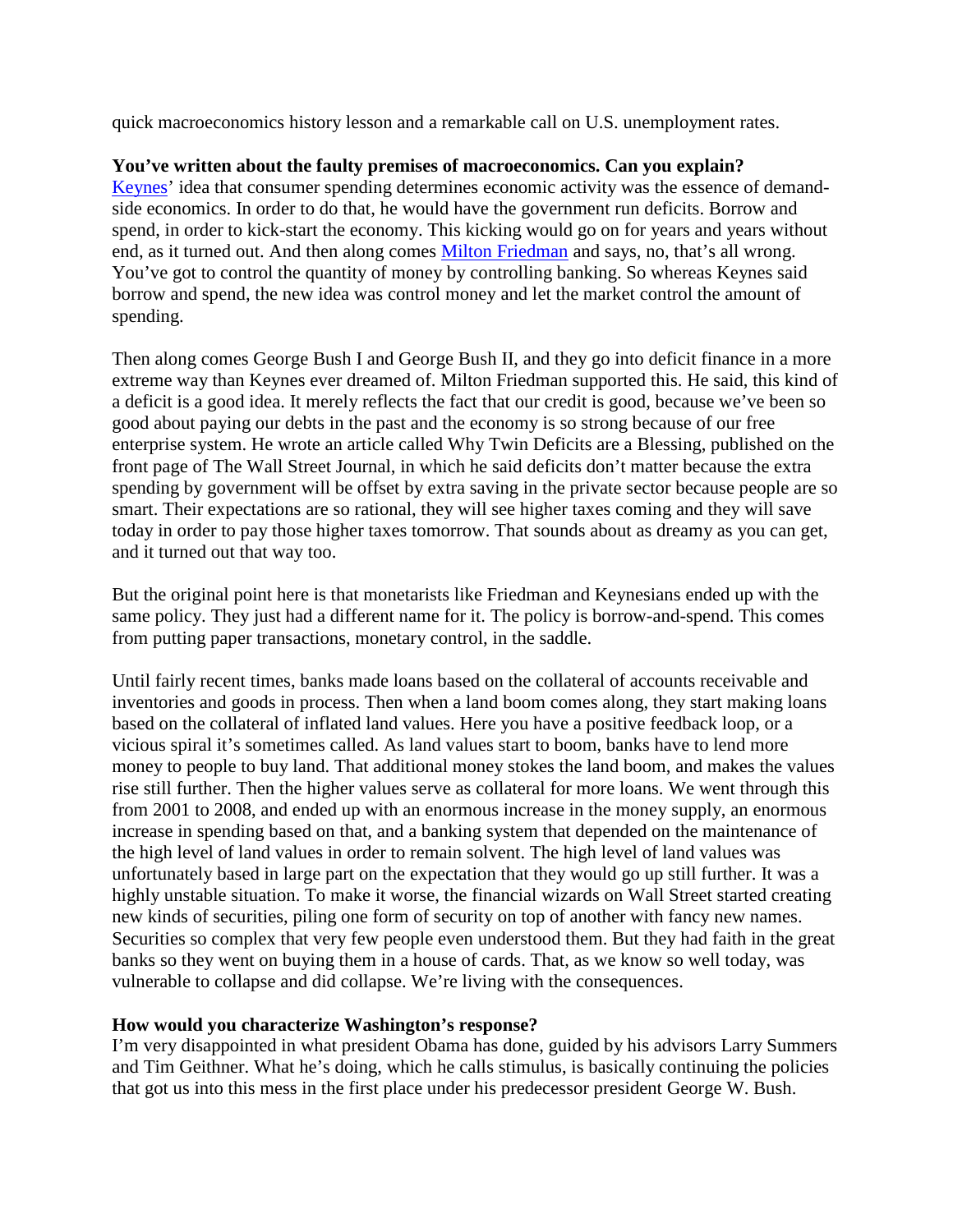Under George W. Bush, the American national debt more than doubled. The exact number is subject to spin. Some people say it's less than \$10 trillion and others say it's more than \$10 trillion. But it's enormous. If that didn't serve to create prosperity, doing some more of it isn't going to help any. And yet that's exactly what president Obama's administration is doing under the name of stimulus, under the name of rescuing the banks that are too big to fail. These are just new names for the same thing.

### **High unemployment continues to act as a drag on the recovery. At what point do we get backtoa [natural rate of unemployment?](http://en.wikipedia.org/wiki/Natural_rate_of_unemployment)**

This term *natural rate of unemployment,* is a political buzzword. It's a confession of failure on the part of the economists in the 1980s and 1990s. They discovered that the rate of unemployment was uncomfortably high, so they said "well, this is natural." It wasn't natural before, and it hasn't been natural since. It's just a way of rationalizing what they couldn't cure. I would avoid that term natural rate of unemployment. Unemployment should be zero, in the sense that anyone who wants a job, and is ready, willing and able to work, should be able to get a good one. It's a strange and unnatural thing that people who have unmet needs and people who are willing to work should find some barrier between the desire and the fulfillment. It doesn't make sense.

The causes are to be found in public policy. Now if I'm an employer, and I hire somebody and I obey all the rules and follow all the laws, it's going to cost me about 50% or 60% more to hire that worker than the worker gets after the employer's taxes, the worker's taxes, after the consumption taxes that the worker pays. This of course induces employers to lay off all the people they can, and substitute machines for labour, substitute natural resources for labour. That's what's been happening, until our industrial base has fled overseas and we suffer. People ring their hands and wonder what to do about it. Well, what to do about it is to change the tax system to make it more profitable for people to hire labour to produce goods.

### **Will unemployment remain high?**

Based on present policies of borrowing more money and spending it and leaving the tax system in its present anti-labour condition, I expect we've reached what Keynes called "underemployment equilibrium." That's another way of saying that unemployment will be 10% or more for the next several years. The natural tendency of a free market to generate full employment is suppressed by a tax system which is heavily biased against full employment and by government spending policies which are not geared toward full employment. Anything that fails to deliver the goods in the near future is basically siphoning capital out of the market system. Capital, which if it turned over in the normal course of business, would be making jobs every day.

## **What you're saying is that high government debt leads investor dollars into public debt instruments rather than private sector investment opportunities.**

That's correct. I've been talking about massive public works like the Irish roads that the English built to help cure the potato famine. Today, our foreign policy is a massive sink of capital that might be used more productively than fighting losing wars, or stalemated wars or whatever you want to call them. Acting as a world hegemon, when we don't have the resources to do it. It's a historically proven path to national decline, and that's an enormous sink of capital, in addition to the sub-marginal public works. I haven't even mentioned urban sprawl, which kind of epitomizes